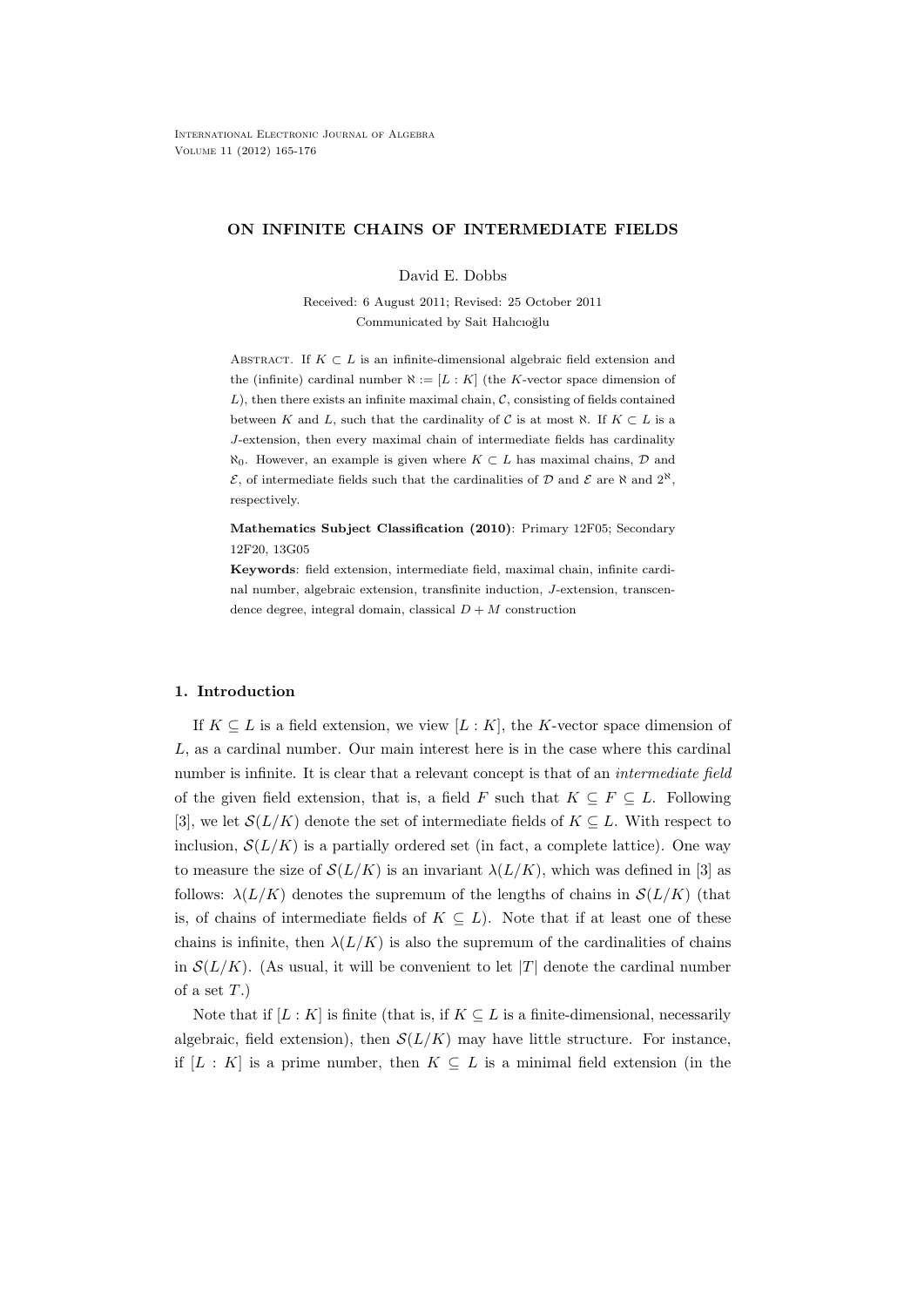sense of [5]). Whenever this occurs,  $\mathcal{S}(L/K) = \{K, L\}$ ;  $\lambda(L/K) = 1$ ; and there is a unique maximal chain in  $\mathcal{S}(L/K)$ , namely,  $\{K, L\}$ . Of course, this can occur for field extensions that are intuitively quite "large" because there are arbitrarily large prime numbers. There exist finite-dimensional field extensions  $K \subseteq L$  where  $S(L/K)$  admits more than one maximal chain. In this situation,  $S(L/K)$  may still exhibit a kind of catenarian behavior, in the sense that all such chains have the same length. This happens, for instance, for the purely inseparable field extension  $\mathbb{F}_p(X^p, Y^p) \subset \mathbb{F}_p(X, Y)$  (for any prime number *p*), but it also happens whenever  $K \subseteq L$  is a finite-dimensional Galois extension with Abelian Galois group [3, Proposition 2.2 (a)]. However, there exist finite-dimensional field extensions  $K \subseteq L$  where  $S(L/K)$  exhibits non-catenarian behavior, in that  $S(L/K)$  admits maximal chains of different lengths. This can occur when  $K \subseteq L$  is intuitively rather "small". Indeed, [3, Proposition 2.5 (c)] gives an example of a 12-dimensional non-Abelian Galois field extension  $K \subseteq L$  where  $\mathcal{S}(L/K)$  admits maximal chains having lengths 2 and 3. This naturally leads to the question whether infinite-dimensional algebraic extensions  $K \subseteq L$  support such varied behavior (where some of the corresponding  $S(L/K)$  might behave in a catenarian way while others might not). Our main examples, Example 2.5 and Proposition 2.7, answer this question in the affirmative. Our main result, Theorem 2.3, shows that for every infinite-dimensional algebraic extension  $K \subseteq L$ ,  $\mathcal{S}(L/K)$  contains an infinite maximal chain,  $\mathcal{C}$ , such that  $|\mathcal{C}| \leq \aleph$ , where the infinite cardinal number  $\aleph$  is simply  $[L:K]$ .

Some of the techniques of proof used in Example 2.5 come from the proof of a realization result [3, Theorem 3.2], where it was shown that if  $\aleph$  is any infinite cardinal number, then there exists an (infinite-dimensional) algebraic field extension *K* ⊆ *L* such that  $S(L/K)$  has a chain  $D$  of cardinality 2<sup>*N*</sup>. In Example 2.5, we present another realization result, showing that if *ℵ* is any infinite cardinal number, then there exists an (infinite-dimensional) algebraic field extension  $K \subset L$  such that  $S(L/K)$  admits infinite maximal chains having cardinalities that are, respectively, *ℵ* and 2*ℵ*. On the other hand, Proposition 2.7 (b) shows that if *K ⊂ L* is any *J*extension (in the sense of [6]), then all maximal chains in  $\mathcal{S}(L/K)$  have cardinality *ℵ*0. Finally, Example 2.8 exhibits non-catenarian behavior, in the sense of Example 2.5, for certain non-algebraic infinite-dimensional field extensions.

As was the case in [3], some of our proofs will make use of the fact that if *S* is an infinite set, with  $\aleph := |S|$ , then there is a chain *C*, consisting of subsets of *S*, such that  $|C| = 2^{\aleph}$ . (Since the power set of *S* has cardinality  $2^{\aleph}$ , it follows from the Schroeder-Bernstein Theorem that we can assume that  $C$  is maximal,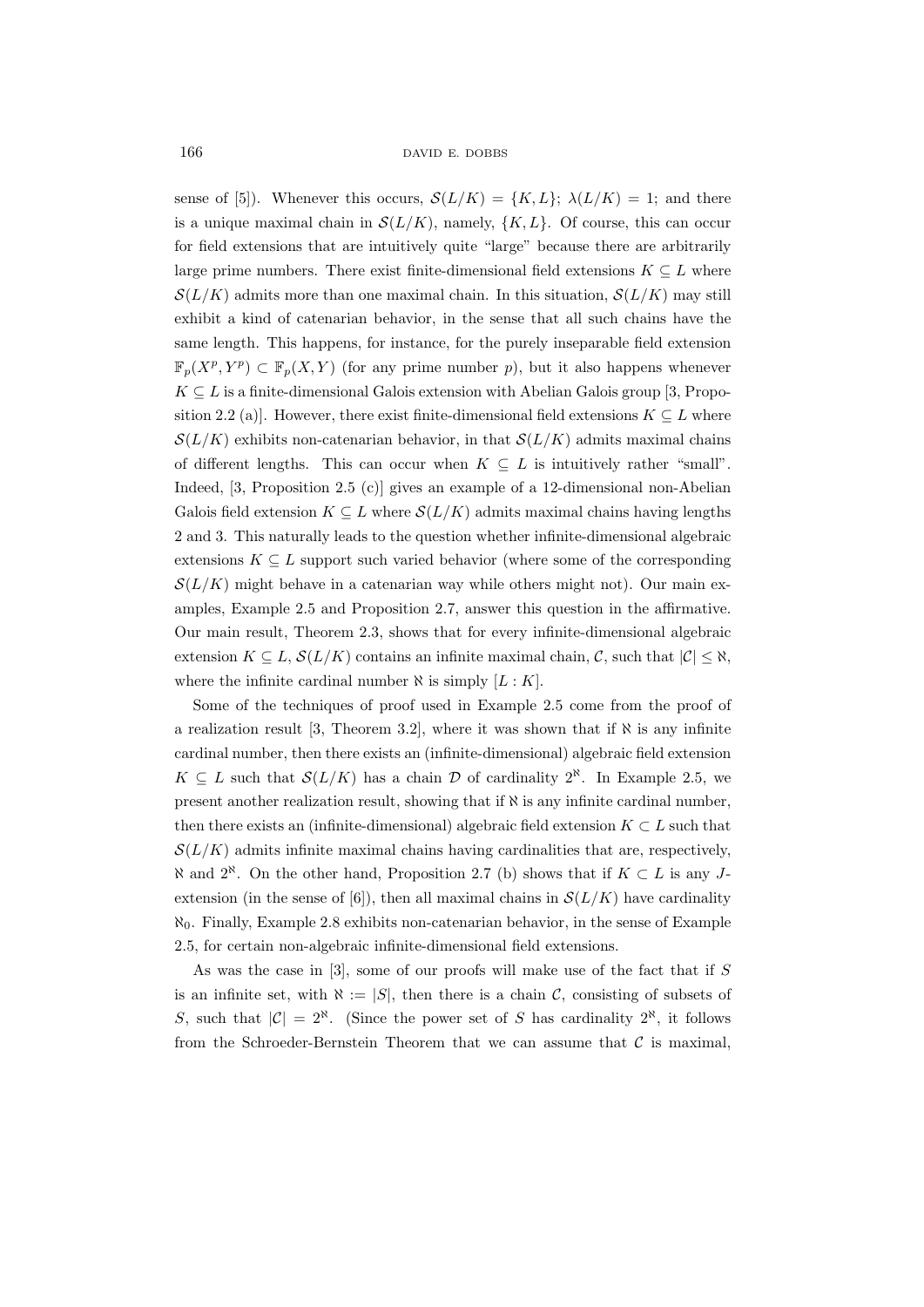the point being that Zorn's Lemma can be used to show in this context that any chain can be extended to a maximal chain.) A correct explanation of which settheoretic principles justify the above fact can be found in [2, Remark 2.2]; suffice it to note here that to justify this fact, it is enough to assume the GCH (Generalized Continuum Hypothesis). For our other proofs, it will be enough to assume the usual Zermelo-Frankel set theory with the Axiom of Choice (to ensure the usual laws of arithmetic for infinite cardinal numbers).

In addition to the notation for cardinality mentioned above, we let *⊂* and N denote proper inclusion and the set of positive integers, respectively. For the appropriate background on cardinal numbers, ordinal numbers and transfinite induction, we recommend [7].

## **2. Results**

For the sake of completeness, we begin with an easy proposition that treats the case of finite maximal chains.

**Proposition 2.1.** *Let*  $K \subseteq L$  *be fields. Then the following conditions are equivalent:*

(*1*) *Every chain in*  $S(L/K)$  (*that is, every chain of intermediate fields of*  $K \subseteq L$ ) *is finite;*

- (*2*) *Every maximal chain in S*(*L/K*) *is finite;*
- (*3*) *There exists a finite maximal chain in*  $S(L/K)$ ;
- $(4)$   $[L: K] < \infty$ .

**Proof.** (3)  $\Rightarrow$  (4) Assume (3). Choose a maximal chain of fields,  $K = F_0 \subset \dots \subset$  $F_n = L$ , whose length, *n*, is finite. Then  $F_{i-1} \subset F_i$  is a minimal field extension, for each  $i = 1, \ldots, n$ . Note that  $[F_i : F_{i-1}] < \infty$  for all *i*, since any minimal field extension must be algebraic and, hence, necessarily finite-dimensional (cf. [5, Lemme 1.2]). Thus,  $[L: K] = \prod_{i=1}^{n} [F_i : F_{i-1}] < \infty$ .

 $(4) \Rightarrow (1)$  Assume (4). Then there is a positive integer *n* such that  $[L: K] \leq 2^n$ . If *K* = *F*<sub>0</sub> ⊂  $\ldots$  ⊂ *F*<sub>*m*</sub> = *L* is a finite chain in *S*(*L/K*) of length *m*, it follows, as in the proof of  $[3,$  Proposition 2.1 (b)] (or as in the above reasoning), that

$$
[L:K] = \prod_{i=1}^{m} [F_i : F_{i-1}] \ge \prod_{i=1}^{m} 2 = 2^m,
$$

and so  $n \geq m$ . Hence, every chain in  $\mathcal{S}(L/K)$  has length at most *n*.

 $(1) \Rightarrow (2)$  Trivial.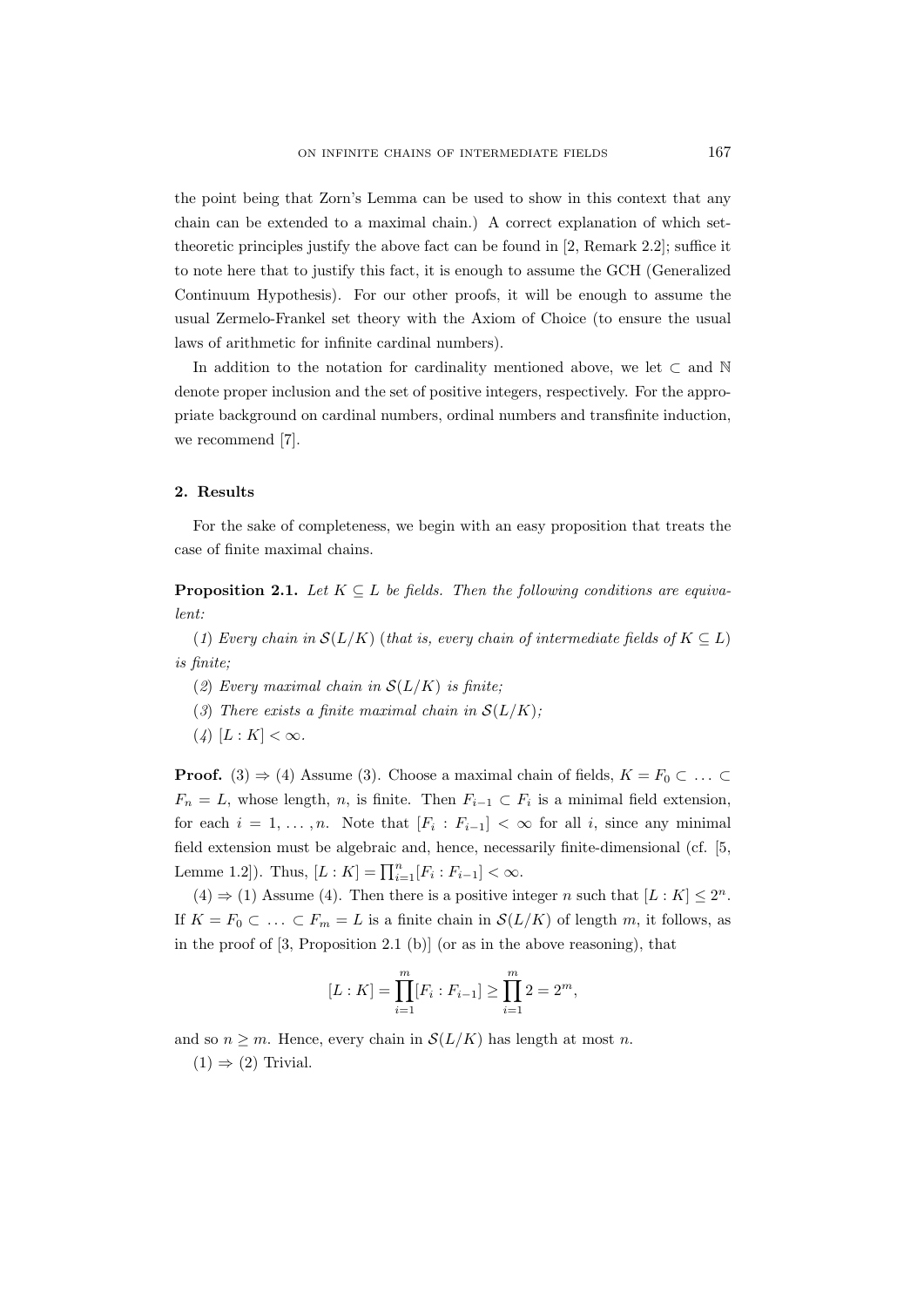(2)  $\Rightarrow$  (3) By Zorn's Lemma, every chain in  $\mathcal{S}(L/K)$  can be extended to a maximal chain in  $\mathcal{S}(L/K)$ . By extending the chain  $\{K, L\}$  in this way, we infer the desired implication.

**Remark 2.2.** One could obtain the above proposition as a corollary of recent characterizations of the integral extensions of commutative unital rings each of whose chains of unital intermediate rings is finite [4, Theorem 4.2 ]. However, the above proof is much more elementary and direct.

We next present our main result.

**Theorem 2.3.** *Let K ⊂ L be an infinite-dimensional algebraic field extension, with*  $\aleph := [L : K]$ *. Then there exists an infinite maximal chain, C, in*  $\mathcal{S}(L/K)$  (*that is, an infinite maximal chain consisting of intermediate fields of*  $K \subseteq L$ *), such that |C| ≤ ℵ.*

**Proof.** Let  $S = \{u_{\alpha} \mid \alpha \in A\} = \{u_{\alpha}\}\$  be a fixed *K*-vector space basis of *L*. Assume that the indexing is efficient, in the sense that if  $\alpha_1 \neq \alpha_2$  in *A*, then  $u_{\alpha_1} \neq u_{\alpha_2}$ . Consider the cardinal numbers  $\lambda := |\{\alpha \mid \alpha \in A\}| = |\{\alpha\}| = |A|$  and  $\aleph := [L : K]$ . Then  $\lambda$  and  $\aleph$  are infinite. In fact,  $\lambda = |\{\alpha\}| = |\{u_{\alpha}\}| = |S| = |L : K| = \aleph$ .

Well-order *L*. Of course, there is an induced well-ordering on *S*. It will be convenient to view the set  $\{\alpha\}$  of indices as an initial segment of ordinal numbers. We will next use this well ordering to transfinitely construct the required chain  $\mathcal{C} = \{C_\beta \mid \beta \in B\} = \{C_\beta\}$  as an increasing chain of intermediate fields. In Remark 2.4 (b), we address some of the logical foundations that are relevant for such constructions.

At each step in the transfinite induction to construct  $C$ , we will augment the collection of chain members that has already been built by adjoining at least one and at most finitely many more members to *C*. Of course, we start with  $C_0 := K$ . If  $\beta$  is an ordinal number and the *i*<sup>th</sup> step of the construction has been done for each ordinal number  $i \leq \beta$ , with  $D_{\beta}$  denoting the union of the members of  $\mathcal C$  that have been constructed by the end of the  $\beta^{\text{th}}$  step, then, for the  $(\beta + 1)^{\text{th}}$  step, use the implication  $(4) \Rightarrow (3)$  in Proposition 2.1 to augment the existing chain members with a chosen finite maximal chain going from  $D_\beta$  to  $D_\beta(u_{\alpha_{\beta+1}})$ , where  $u_{\alpha_{\beta+1}}$  denotes the least element of *S* that is not in  $D_{\beta}$ . Note that the smallest "new" member of *C* constructed during the  $(\beta + 1)$ <sup>th</sup> step is either  $D_\beta$  or the smallest field in this "finite maximal chain" that properly contains  $D_\beta$ , according as to whether  $D_{\beta}$  has not been constructed by the end of the  $\beta^{\text{th}}$  step. Similarly, the largest "new" member of *C* constructed during the  $(\beta + 1)^{th}$  step is  $D_{\beta}(u_{\alpha_{\beta+1}})$ . If  $\gamma$  is a limit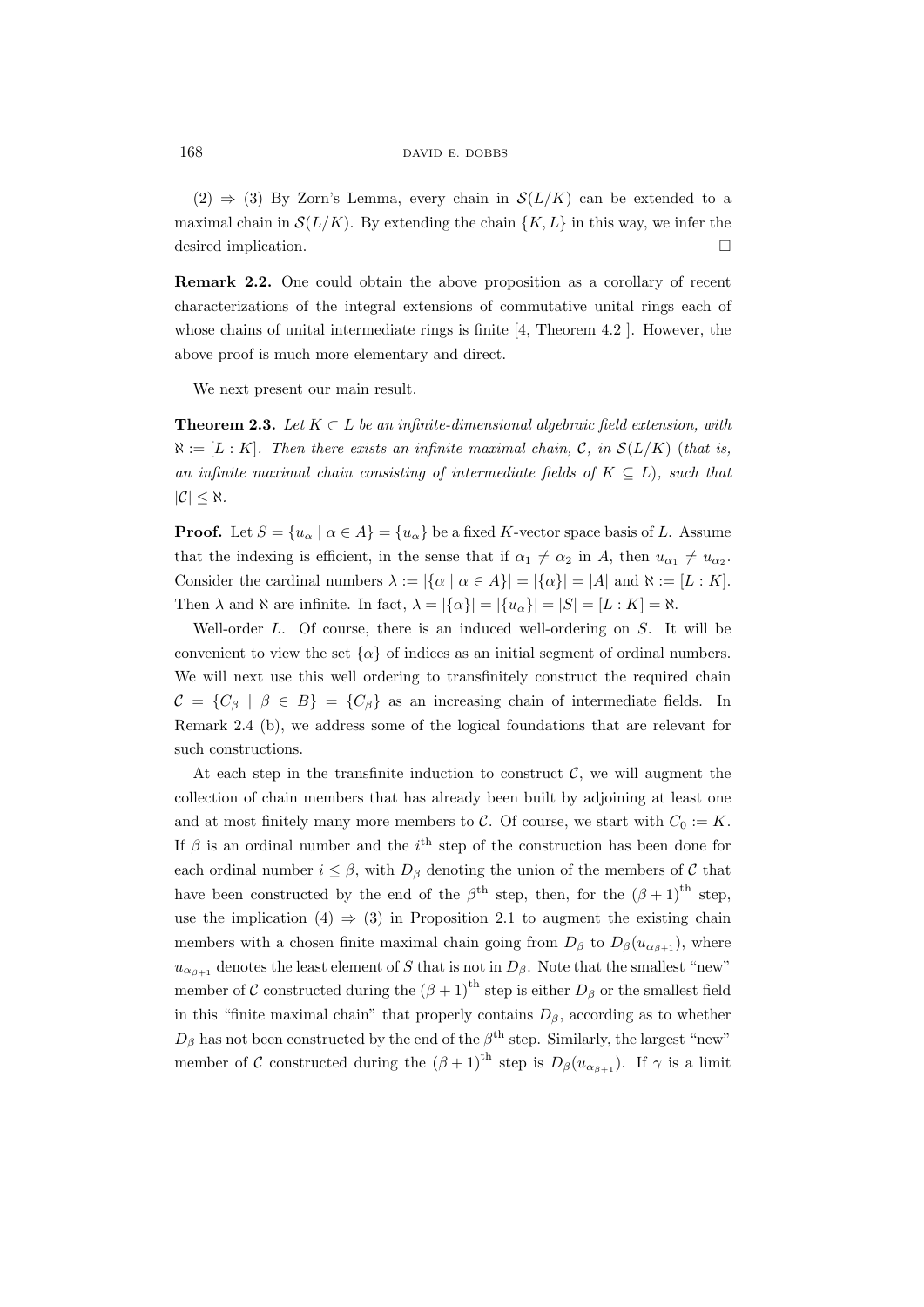ordinal, let  $E_\gamma$  denote the union of the members of C that have been constructed in the  $\delta^{\text{th}}$  step, as  $\delta$  runs over the set of ordinal numbers such that  $\delta < \gamma$ ; then for the  $\gamma^{\text{th}}$  step, use the implication (4)  $\Rightarrow$  (3) in Proposition 2.1 to augment the existing chain members with a chosen finite maximal chain going from  $E_{\gamma}$  to  $E_{\gamma}(u_{\alpha_{\gamma}})$ , where  $u_{\alpha\gamma}$  denotes the least element of *S* that is not in  $E_{\gamma}$ . The smallest and the largest of the "new" members of  $C$  constructed during the  $\gamma^{\text{th}}$  step can be identified in the above manner.

Now that we have constructed  $\mathcal{C} := \{C_\beta\}$ , it is easy to see that it is a chain in  $S(L/K)$ . Indeed, note first that it is a chain, the point being that if  $C_i$  and  $C_j$ were adjoined during the  $\beta^{\text{th}}$  and  $\gamma^{\text{th}}$  steps, respectively, for some ordinal numbers  $\beta < \gamma$ , then  $C_i \subset C_j$ . Next, note that this chain "reaches" *L*, since each  $u_\alpha$  belongs to some element of *C*.

We show next that  $\mathcal C$  is maximal among chains in  $\mathcal S(L/K)$ . Suppose not. Then some field  $k \in S(L/K) \setminus C$  is such that  $C \cup \{k\}$  is a chain (with respect to inclusion). If *k* contains each  $C_i$ , then *k* contains  $\bigcup C_i = L$ , whence  $k = L$ , a contradiction. Thus, by the fundamental well-ordering property of the ordinals, there exists a least ordinal, say  $\delta$ , such that  $k \not\supseteq C_{\delta}$ . Then, since  $\mathcal{C} \cup \{k\}$  is a chain, we have  $k \subset C_{\delta}$ . There are two cases, each of which has two subcases.

Suppose first that  $C_{\delta}$  was adjoined during the  $(\rho + 1)^{th}$  step, for some ordinal number *ρ*. This means that  $C_δ$  is one of the members of the "chosen finite maximal" chain" in  $\mathcal{S}(D_{\rho}(u_{\alpha_{\rho+1}})/D_{\rho})$ ; in particular,  $D_{\rho} \subseteq C_{\delta} \subseteq D_{\rho}(u_{\alpha_{\rho+1}})$ . Note that  $D_{\rho}$ must be of the form  $C_{\mu}$  for some ordinal number  $\mu \leq \delta$ . There are now two subcases.

In the first subcase,  $\mu = \delta$ . Then  $D_{\rho} = C_{\delta}$ , and  $D_{\rho}$  was adjoined during the  $(\rho + 1)$ <sup>th</sup> step. Also,  $k \subset D_\rho$ . However, since the minimality of  $\delta$  ensures that *k* contains  $C_{\xi}$  for each ordinal number  $\xi < \delta$ , the above construction yields that *k* contains the union that defines  $D_{\rho}$ ; that is,  $k \supseteq D_{\rho}$ , the desired contradiction.

In the second subcase,  $\mu < \delta$ . Then, by the minimality of  $\delta$ , we have  $k \supseteq C_{\mu}$ ; and, in fact,  $k \supset C_\mu$ . We have  $D_\rho \subset k \subset C_\delta \subseteq D_\rho(u_{\alpha_{\rho+1}})$ . This contradicts the maximality of the "chosen finite maximal chain" in  $\mathcal{S}(D_{\rho}(u_{\alpha_{o+1}})/D_{\rho})$ .

In the remaining case,  $C_{\delta}$  was adjoined during the  $\nu^{\text{th}}$  step, for some limit ordinal number  $\nu$ . This means that  $C_{\delta}$  is one of the members of the "chosen finite maximal" chain" in  $\mathcal{S}(E_{\nu}(u_{\alpha_{\nu}})/E_{\nu})$ ; in particular,  $E_{\nu} \subseteq C_{\delta} \subseteq E_{\nu}(u_{\alpha_{\nu}})$ . As above,  $E_{\nu}$  must be of the form  $C_{\mu}$  for some ordinal number  $\mu \leq \delta$ , and there are two subcases: either  $\mu = \delta$  or  $\mu < \delta$ . These subcases can be handled as above. This completes the proof that  $\mathcal C$  is maximal. We turn next to the question of its cardinality.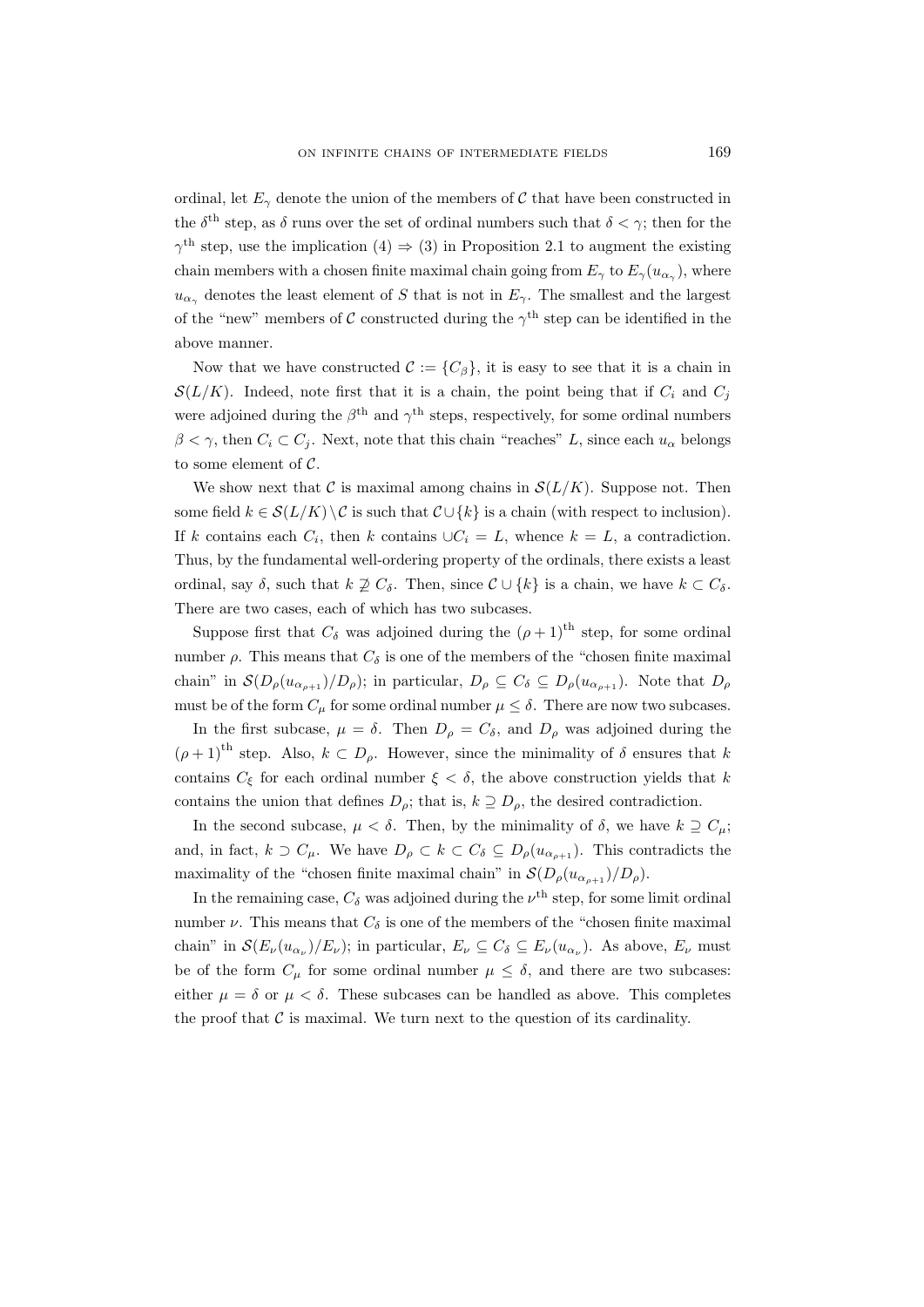170 DAVID E. DOBBS

Let  $\beth$  be the cardinal number of steps in the above transfinite induction construction of *C*. Observe that every step of that construction "introduced" at least one "new" element  $u_{\alpha}$  of *S*, in the sense that this was the first step for which  $u_{\alpha}$  belongs to at least one of the new elements that is being adjoined to  $C$  during that step. By considering the injective function that sends each step to the least of the new elements of *S* that are introduced during that step, we see that  $\exists \leq |\{u_{\alpha}\}| = |\{\alpha\}| = \lambda = \aleph$ . Moreover, each step introduced at most finitely many new members of  $C$  and, of course, each member of  $C$  was introduced in some (uniquely determined) step of the construction. Thus, by transfinitely adding up the number of elements of  $C$  that were introduced in all the steps, we have

$$
|\mathcal{C}| \leq \beth \cdot \aleph_0 \leq \aleph \cdot \aleph_0 = \aleph.
$$

Finally, note that *C* is infinite, by the implication  $(3) \Rightarrow (4)$  in Proposition 2.1.  $\Box$ 

**Remark 2.4.** (a) One can show, in the context of Theorem 2.3, that  $|\mathcal{C}| = \mathcal{I}$ , the number of steps in the transfinite construction. To see this, consider the function *g* that sends each member  $A$  of  $C$  to the step at which  $A$  was introduced into  $C$ . Since each step introduced at least one member of  $C$ ,  $g$  is surjective. Also, each preimage of a step is finite, because each step introduced only finitely many members of *C*. Thus, by the "First Isomorphism Theorem for sets", there is a canonical bijection between the set of steps and a partition  $P$  of  $C$  all of whose components are finite. Note that  $P$  must consist of infinitely many components, since  $C$  is infinite. Now, let  $n_x$  be the number of elements in the  $x<sup>th</sup>$  component of this partition. By transfinitely adding up the number of elements in those components, we get

$$
\mathbb{L} = |\mathcal{P}| \leq |\mathcal{C}| = \sum_{x \in \mathcal{P}} n_x \leq \sum_{x \in \mathcal{P}} \aleph_0 = |\mathcal{P}| \cdot \aleph_0 = |\mathcal{P}|.
$$

Hence,  $|\mathcal{C}| = \Box$ .

(b) We pause to make a few comments about the logical propriety of the transfinite construction of  $\mathcal C$  in the proof of Theorem 2.3. The important entities being constructed were the  $C_{\beta}$ , whereas the  $D_{\beta}$  and the  $E_{\gamma}$  were merely a means to an end. As possibly more than one  $C_\beta$  was being added to  $\mathcal C$  at certain steps, one needs to be careful about such a definition by transfinite induction. In that regard, the reader may wish to see the Transfinite Recursion Theorem [7, page 70]. Also, to avoid possible ambiguities, note that we used a "chosen finite maximal chain". For readers wondering about possible "choice" issues, note that all such choices could be regulated by well-ordering the universe at the outset, admittedly a brute-force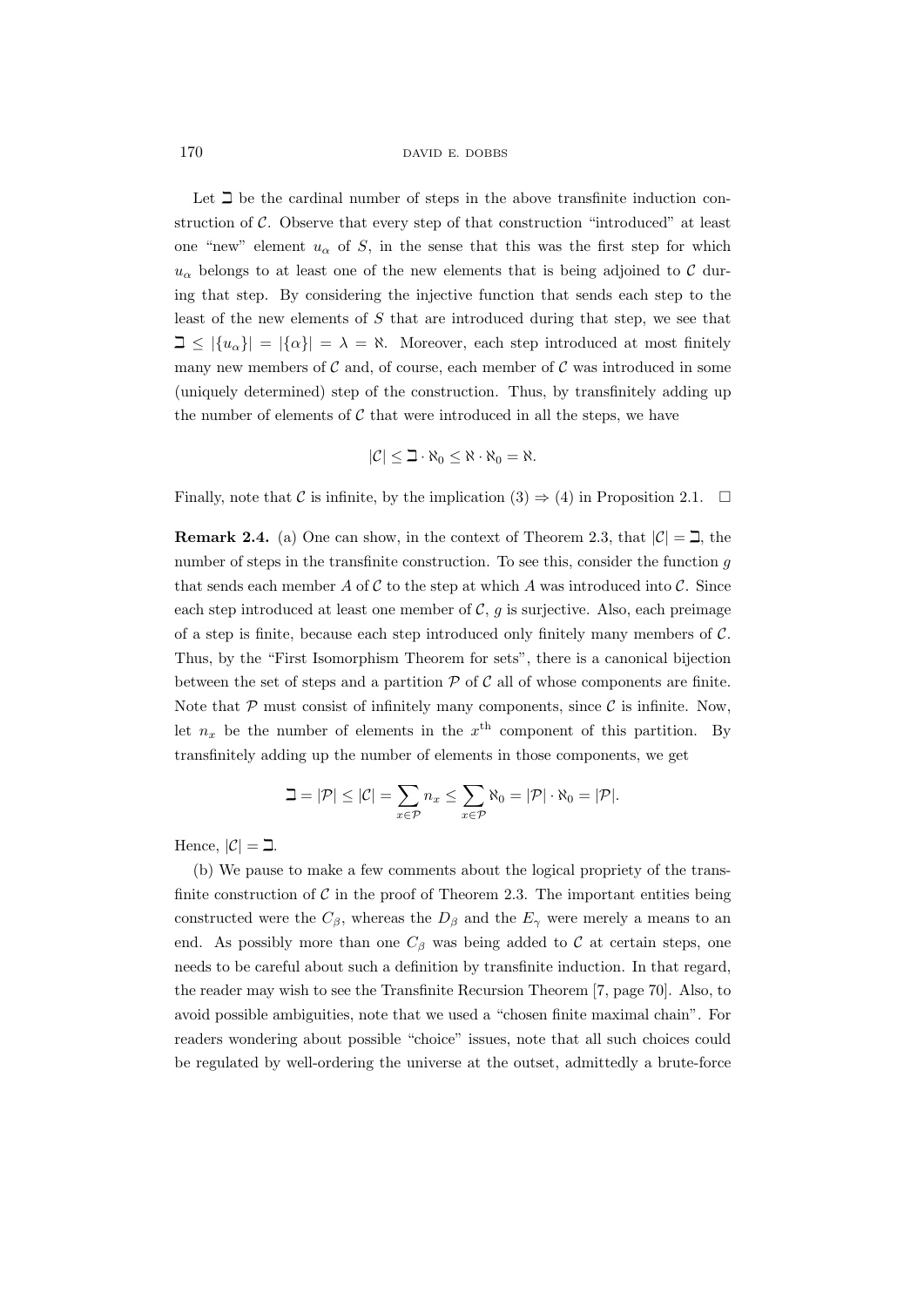method that is available in, for instance, Gödel's constructible universe (and hence consistent with Zermelo-Frankel set theory with the Axiom of Choice).

In the spirit of [3], we next infer a realization result for arbitrary infinite cardinal numbers. This produces an example of an infinite-dimensional algebraic field extension whose lattice of intermediate fields exhibits non-catenarian behavior (that is, not all maximal chains of intermediate fields have the same cardinality).

**Example 2.5.** *Let ℵ be an infinite cardinal number. Let k be any field such that*  $|k| = \aleph$ . Let  $S := \{X_i \mid \in I\}$  be a set of commuting, algebraically independent  $\int$  *indeterminates over k such that*  $|S| = (|I| =) \aleph$ *. Set*  $K := k({X_i^2 \mid i \in I})$ *and*  $L := k({X_i \mid i \in I})$ *. Then*  $[L : K] = \aleph$ *. Moreover, there exist infinite maximal chains,*  $C_1$  *and*  $C_2$ *, in*  $S(L/K)$  (*that is, infinite maximal chains consisting of intermediate fields of*  $K \subseteq L$ ) *such that*  $|\mathcal{C}_1| = \aleph$  *and*  $|\mathcal{C}_2| = 2^{\aleph}$ *.* 

**Proof.** It seems only fitting to use the above specific construction of the field extension  $K \subset L$  that figured in the proof of the motivating realization result [3, Theorem 3.2]. It was shown in [3, page 4496] that for any *ℵ* as above, a suitable field  $k$  can be constructed so as to contain any preassigned field  $k_0$  of arbitrary characteristic, provided that  $|k_0| \leq \aleph$ . Note also that other constructions could be given for a field extension  $K \subset L$  whose vector space dimension is  $\aleph$ .

We claim that the elements of *S* are linearly independent over *K*. Otherwise, by clearing denominators in any alleged equation of linear dependence, we would obtain an equation of the form

$$
\sum_{j=1}^{n} X_{i_j} f_j(X_{i_1}^2, \ldots, X_{i_n}^2) = 0,
$$

for some finitely many distinct indeterminates  $X_{i_1}, \ldots, X_{i_n}$ , where  $f_1, \ldots, f_n$  are polynomials with, possibly after relabeling,  $f_1 \neq 0$ . In the displayed equation, only the first summand on the left-hand side (namely,  $X_{i_1} f_1(X_{i_1}^2, \ldots, X_{i_n}^2)$ ) has nonzero terms of odd degree when viewed as a polynomial in  $(k[X_{i_2}, \ldots, X_{i_n}])[X_{i_1}],$  and so that left-hand side *cannot* be the zero polynomial, a contradiction, thus proving the above claim. Hence,  $\aleph = |S| \leq [L:K]$ .

On the other hand, the most natural generating set of *L* as a module (vector space) over  $K$  is the set, call it  $T$ , that consists of 1 and all the elements of the form  $X_{i_1} \cdot \cdot \cdot \cdot \cdot X_{i_n}$ , where  $X_{i_1} \cdot \cdot \cdot \cdot$ ,  $X_{i_n}$  is a finite list of elements of  $\{X_i\}$ , possibly listed with repetition. It can be shown that *T* is a *K*-basis of *L*, but we will reason differently. By the usual laws of arithmetic for infinite cardinal numbers,  $|T| = |I| = \aleph$ . As any generating set of a vector space contains a basis, it follows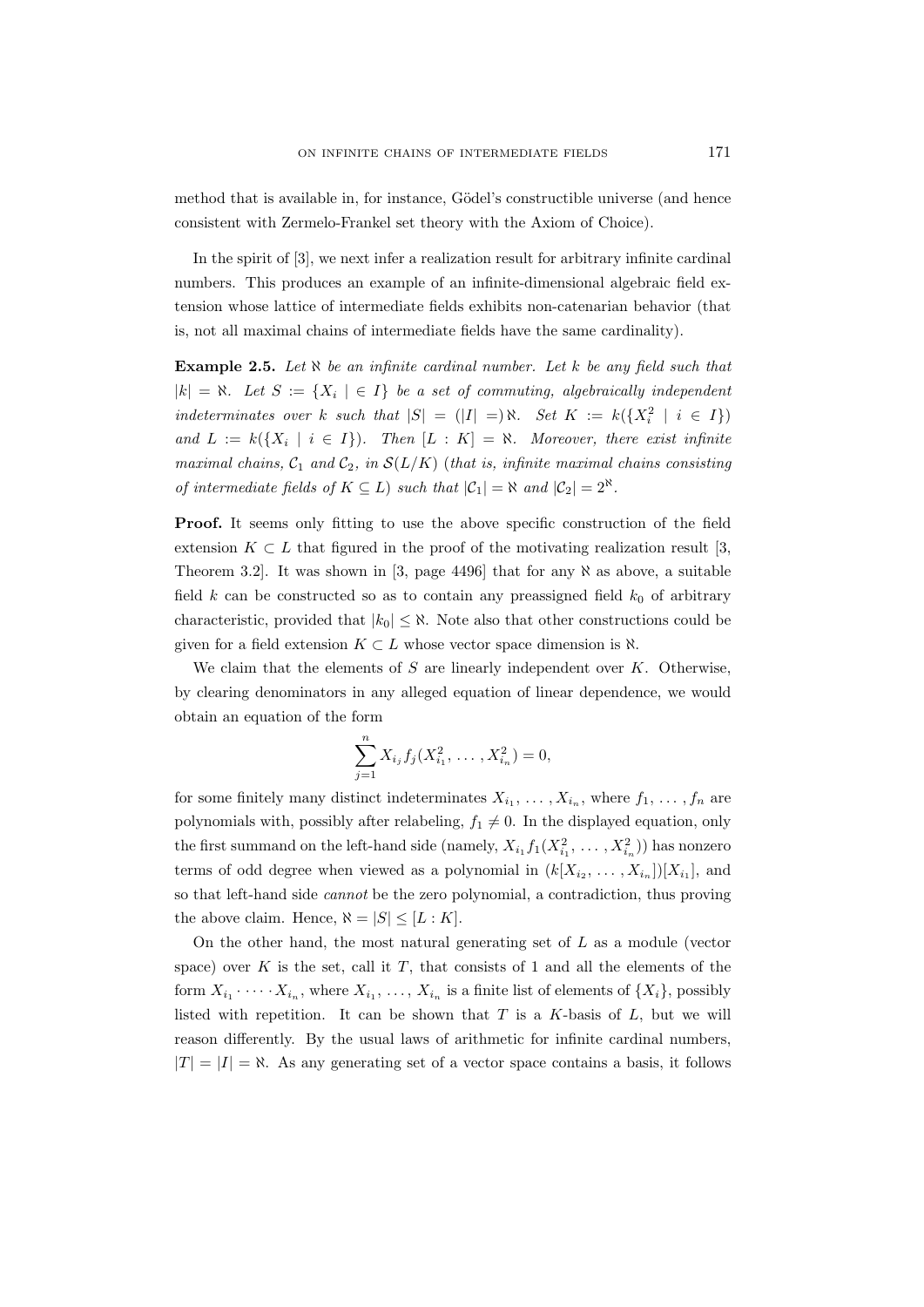that  $[L : K] \leq |T|$ , and so  $[L : K] \leq \aleph$ . Having proved the reverse inequality above, we now have that  $[L : K] = \aleph$ , as desired. Therefore, an application of Theorem 2.3 would produce an infinite maximal chain in  $\mathcal{S}(L/K)$  of cardinality at most *ℵ*. However, we will next take advantage of the special data at hand in order to construct an infinite maximal chain in  $\mathcal{S}(L/K)$  of cardinality exactly  $\aleph$ .

Well order *I*, and consider the cardinal number  $\aleph = |I|$ . Being a cardinal number, *N* is also an ordinal number, and so  $\aleph = \{i \mid i \text{ is an ordinal number such that } i < \aleph\}$ . Moreover, it follows from the definition of cardinal numbers that  $|\aleph| = \aleph$ . Thus, there is no problem in replacing the index set  $I$  with  $\aleph$ . In particular,  $X_i$  is defined for every ordinal number  $i < \aleph$ . We will now use transfinite induction to define a useful increasing chain  $C := \{K_i \mid i \leq \aleph\}$ . (Note that the index set is  $\aleph \cup \{\aleph\}$ , whose cardinal number is still  $\aleph$ .) Of course, we begin with  $K_0 := K$ . At a successor ordinal  $i + 1 < \aleph$ , we take  $K_{i+1} := K_i(X_i)$ . For a limit ordinal  $i < \aleph$ , we take  $K_i := \bigcup_{j < i} K_j$ , where the union takes place inside *L*. Since  $\aleph$  is an infinite cardinal number, it is a limit ordinal (cf. [7, Exercise, page 100]); we take  $K_{\aleph} := L$ .

We claim that if  $0 \leq i_1 < i_2$ , then  $K_{i_1} \subseteq K_{i_2}$ . Indeed, if this failed with  $i_2$ minimal, then  $i_1 + 1 < i_2$  and  $i_2$  is not a limit ordinal. Then  $i_2 = \lambda + 1$  for some ordinal number  $\lambda < i_2$ . As  $i_1 + 1 < i_2 = \lambda + 1$ , we have  $i_1 < \lambda$ , and so the minimality of *i*<sub>2</sub> ensures that  $K_{i_1} \subseteq K_{\lambda}$ . Then  $K_{i_1} \subseteq K_{\lambda} \subseteq K_{\lambda+1} = K_{i_2}$ , a contradiction, thus proving the above claim.

Note that  $\bigcup_{i \leq \aleph} K_i = L$ , since  $X_i \in K_{i+1}$  for all ordinal numbers  $i < \aleph$ . It will also be useful to let  $K_{\star} := \bigcup_{j \leq \aleph} K_j$ . We will show that the increasing chain  $C_1 := C \cup \{K_\star\}$  is a maximal chain in  $\mathcal{S}(L/K)$  and that its cardinality is  $\aleph$ .

If maximality fails for  $C_1$ , pick a field  $F \in \mathcal{S}(L/K) \setminus C_1$  such that  $C_1 \cup \{F\}$ is a chain. Suppose first that  $K_j \subseteq F$  for each ordinal number  $j \lt \aleph$ . Then  $\bigcup_{j \leq \aleph} K_j = K_{\kappa} \subseteq F \subset L$ . However, since  $\aleph$  is not a successor ordinal, we have that *i* + 1 <  $\aleph$  for each ordinal *i* <  $\aleph$ , so that *X<sub>i</sub>* ∈ *K<sub>i+1</sub>* ⊆ *K<sub>i</sub>* for all ordinals *i* <  $\aleph$ , whence  $K_{\star} = L$ , the desired contradiction.

Hence, the assumed failure of maximality produces a least ordinal number *i ′ < ℵ* such that  $K_{i'} \nsubseteq F$ . Necessarily,  $F \subset K_{i'}$ . If *i'* is a limit ordinal, then  $K_j \subseteq F$ for all  $j < i'$ , and so  $K_{i'} = \bigcup_{j < i'} K_j \subseteq F$ , a contradiction. Thus,  $i' = j' + 1$ for some ordinal number *j'*; and  $K_{j'} \subseteq F$ , by the minimality of *i'*. We now have  $K_{j'} \subseteq F \subset K_{i'} = K_{j'+1}$ . Since  $[K_{j'+1} : K_{j'}] \leq 2$ , it follows that F must be  $K_{j'}$ , whence  $F \in C_1$ , the desired contradiction. This completes the proof that  $C_1$  is a maximal chain in  $\mathcal{S}(L/K)$ .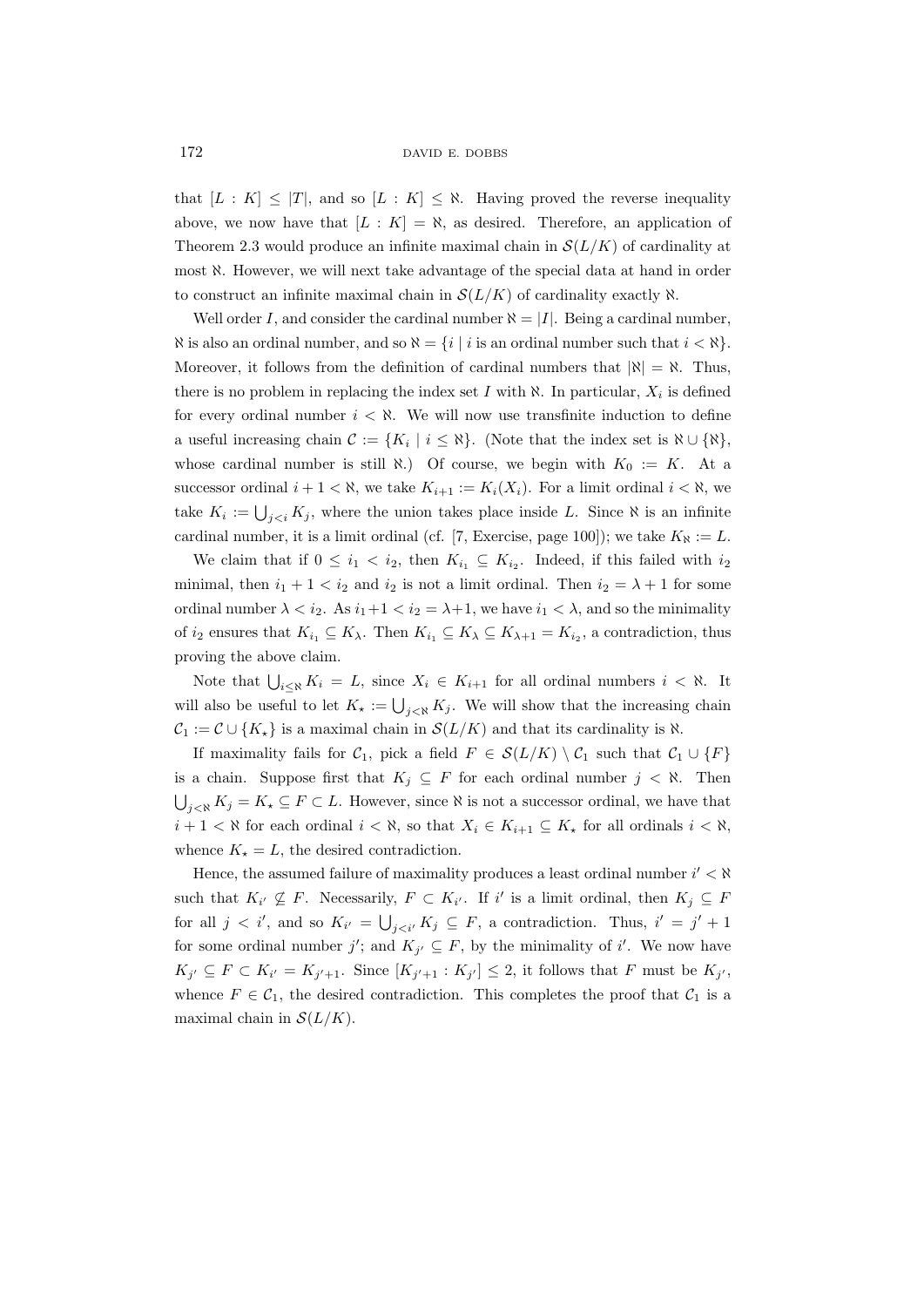It remains to prove that  $C_1$  has cardinality  $\aleph$ . Note that the indexing set for  $C_1$  is *ℵ ∪ {ℵ, ⋆}*, which has cardinality *ℵ*. Therefore, it will be enough to prove that if we have ordinal numbers  $i_1 < i_2 < \aleph$ , then  $K_{i_1} \subset K_{i_2}$ . Note that  $K_{i_1} \subseteq K_{i_1+1} \subseteq K_{i_2}$ and  $X_{i_1} \in K_{i_1+1}$ , Thus, it will be enough to show that  $X_{i_1} \notin K_{i_1}$ . In fact, we will show, for any ordinal number  $i < \aleph$ , that  $X_i \notin K_i$ . To that end, note first that for each ordinal number  $j$ ,  $K_j$  is obtained by adjoining some subset of the indeterminates in *S* to *K*. Indeed, one sees that  $K_j = K({X_{\xi}} | \xi$  is an ordinal number such that  $\xi < j$ }. This is intuitively clear, and can be proved by using two facts: the well-ordering property of the ordinals; and the fact, which was proved in [3, page 4497], that if  $0 \leq d \leq n$  for some positive integer *n*, then  $X_d \notin k(X_0, \ldots, X_{d-1}, X_d^2, X_{d+1}, \ldots, X_n)$ . The latter fact now yields that  $X_i \notin K_i$ , and thus completes the proof that  $|\mathcal{C}_1| = \aleph$ .

It remains to find  $C_2$  with the asserted properties. It follows from [3, Theorem 3.2] that  $|K| = |L| = \aleph$  and there exists a chain, say *D*, in  $\mathcal{S}(L/K)$  such that  $|\mathcal{D}| = 2^{\aleph}$ . Use Zorn's Lemma to find a maximal chain, say  $\mathcal{C}_2$ , in  $\mathcal{S}(L/K)$  such that  $\mathcal{D} \subseteq \mathcal{C}_2$ . Then  $2^{\aleph} = |\mathcal{D}| \leq |\mathcal{C}_2| \leq 2^{\aleph}$ , where the last inequality holds since  $\mathcal{C}_2$  is a subset of the power set of *L*. Thus,  $|\mathcal{C}_2| = 2^{\aleph}$ , as desired.

In the spirit of [3, Corollary 3.8] and [2, Example 2.3], we next extend Example 2.5 to higher Krull dimensions. Recall that if *D* is an integral domain with quotient field *F*, then by an *overring* of *D*, we mean a ring *E* such that  $D \subseteq E \subseteq F$ .

**Corollary 2.6.** *Let*  $\aleph$  *be an infinite cardinal number. Let*  $d \in \mathbb{N} \cup \{0, \infty\}$ *. Then there exists an integral domain R of Krull dimension d that has infinite maximal chains,*  $C_1^*$  *and*  $C_2^*$ *, of integral overrings such that*  $|C_1^*| = \aleph$  *and*  $|C_2^*| = 2^{\aleph}$ *.* 

**Proof.** Let  $K \subset L$ ,  $C_1$  and  $C_2$  be as in Example 2.5. Let *V* be a valuation domain of Krull dimension *d* such that  $V = L + M$ , where *M* denotes the unique maximal ideal of *V*. Then the integral domain  $R := K + M$  has the asserted properties. Indeed, the required chains can be defined by  $\mathcal{C}_i^* := \{A + M \mid A \in \mathcal{C}_i\}$ , for  $i = 1, 2$ . Note that the assignment  $A \mapsto A + M$  sets up a bijection  $C_i \to C_i^*$ , and so  $|C_i^*| = |C_i|$ . All the other assertions, including the fact that *V* is the integral closure of *R* (in its quotient field), follow easily from standard properties of the classical  $D + M$ construction, as summarized in [1, Theorems 2.1 and 3.1].  $\Box$ 

Returning to the context of field extensions, we next note, in the spirit of Example 2.5, that there are many other kinds of infinite-dimensional algebraic field extensions  $K \subset L$  for which  $\mathcal{S}(L/K)$  exhibits non-catenarian behavior. For instance, if *K* is either a finite field or the field of rational numbers and *L* is an algebraic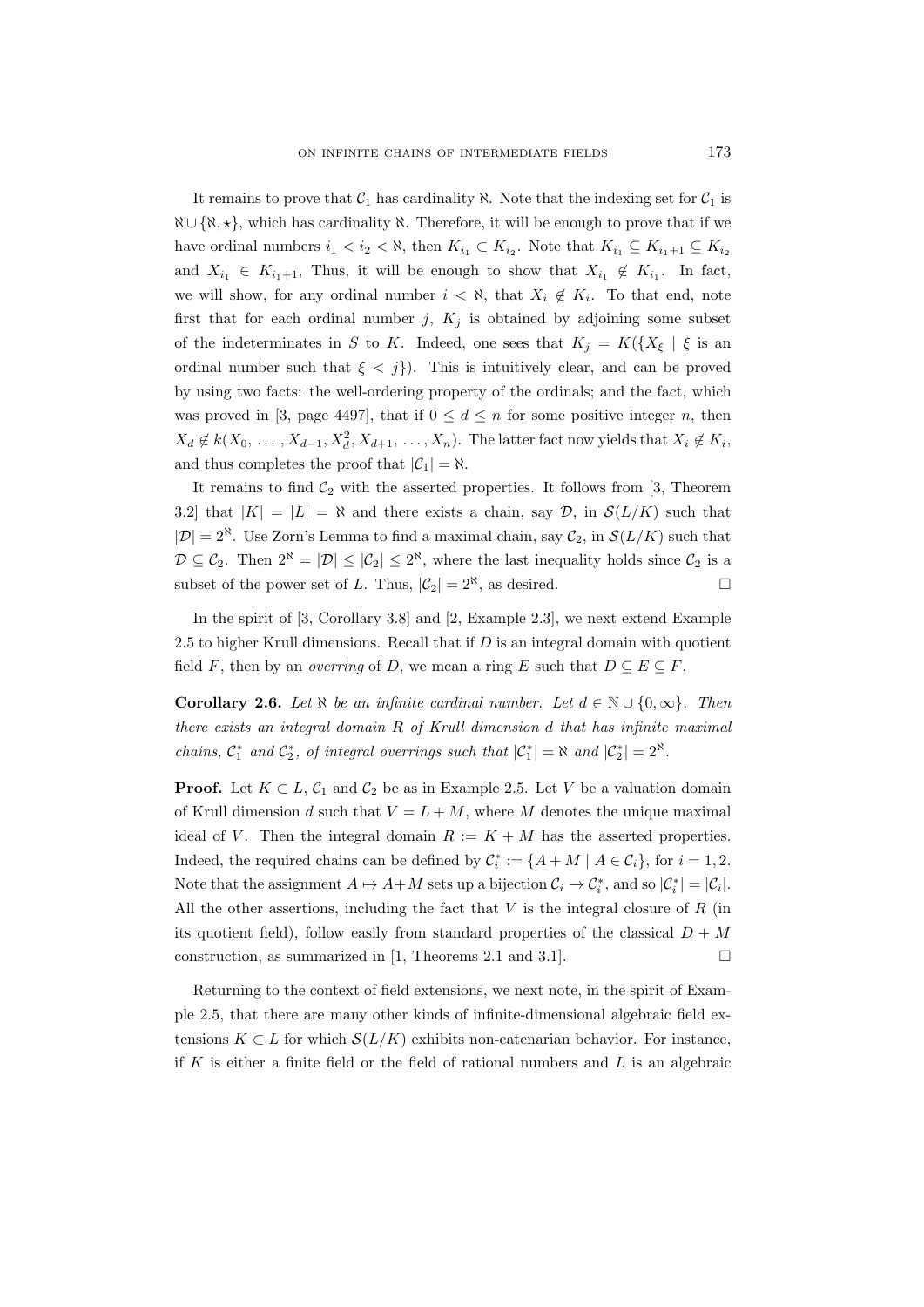closure of *K*, then it is well known that  $[L: K] = \aleph_0$  and so, by [3, Proposition 3.5 and Example 3.6, there is a (necessarily maximal) chain in  $\mathcal{S}(L/K)$  of cardinality 2 *ℵ*0 . On the other hand, Theorem 2.3 shows that, for these choices of *K* and *L*, there also exists a maximal chain in  $\mathcal{S}(L/K)$  of cardinality  $\aleph_0$ . Thus, for these K and *L*, every possible cardinal number  $\exists$  such that  $\aleph_0 \leq \exists \leq 2^{\aleph}$  can be realized as the cardinality of some maximal chain in  $\mathcal{S}(L/K)$ . It would be interesting to know how pervasive such behavior is. In particular, given cardinal numbers  $\aleph < \exists < \exists$ and an infinite-dimensional algebraic field extension  $K \subset L$  such that  $\mathcal{S}(L/K)$  admits maximal chains of cardinality  $\aleph$  and  $\beth$ , must  $\mathcal{S}(L/K)$  also admit a maximal chain of cardinality  $\mathbb{R}$ ?

Recall from [6] that an infinite-dimensional field extension  $K \subset L$  is called a *J*-*extension* if  $[F: K] < \infty$  for every intermediate field F distinct from L. We next show, in contrast to Example 2.5, that each *J*-extension has a lattice of intermediate fields that exhibits catenarian behavior (in the sense that all the maximal chains of intermediate fields have the same cardinality). Proposition 2.7 also shows that *J*-extensions form a class of infinite-dimensional algebraic field extensions for which the inequality in the conclusion of Theorem 2.3 becomes an equality.

**Proposition 2.7.** *Let*  $K \subseteq L$  *be a J-extension* (*of fields*)*. Then:* 

- $(a) [L : K] = \aleph_0.$
- (*b*)  $\lambda(L/K) = \aleph_0$ . In fact, each maximal chain in  $\mathcal{S}(L/K)$  is denumerable.

**Proof.** (a) This assertion is surely known, but we include a proof, for lack of a convenient reference. If the assertion fails, take *B* to be a *K*-vector space basis of *L* such that  $\aleph := |\mathcal{B}| > \aleph_0$ . Next, pick a proper subset  $\mathcal{B}'$  of  $\mathcal{B}$  such that  $|\mathcal{B}'| = \aleph_0$ . Consider the set  $T := \{u_1 \cdot \cdots \cdot u_n \mid u_i \in \mathcal{B}' \text{ for all } i\}$ ; by allowing the degenerate case  $n = 0$ , we also have that  $1 \in T$ . The usual arithmetic for infinite cardinal numbers leads to  $|T| = |\mathcal{B}'| = \aleph_0$ . Since *L* is algebraic over *K*, it is clear that *T* is a generating set for  $K(\mathcal{B}')$  as a module (vector space) over *K*. Since every generating set of a vector space contains a basis,  $[K(\mathcal{B}') : K] \leq |T| = \aleph_0$ . On the other hand, since the set  $\mathcal{B}'$  is linearly independent over *K*, we have  $[K(\mathcal{B}') : K] \geq |\mathcal{B}'| = \aleph_0$ . Thus,  $[K(\mathcal{B}') : K] = \aleph_0$ . As  $K \subseteq L$  is a *J*-extension, it follows that  $K(\mathcal{B}') = L$ . Therefore,

$$
\aleph_0 = [K(\mathcal{B}') : K] = [L : K] = |\mathcal{B}| = \aleph,
$$

the desired contradiction.

(b) An argument that was given in [3, page 4497] while analyzing a specific *J*extension carries over in general. We next repeat that argument, for the convenience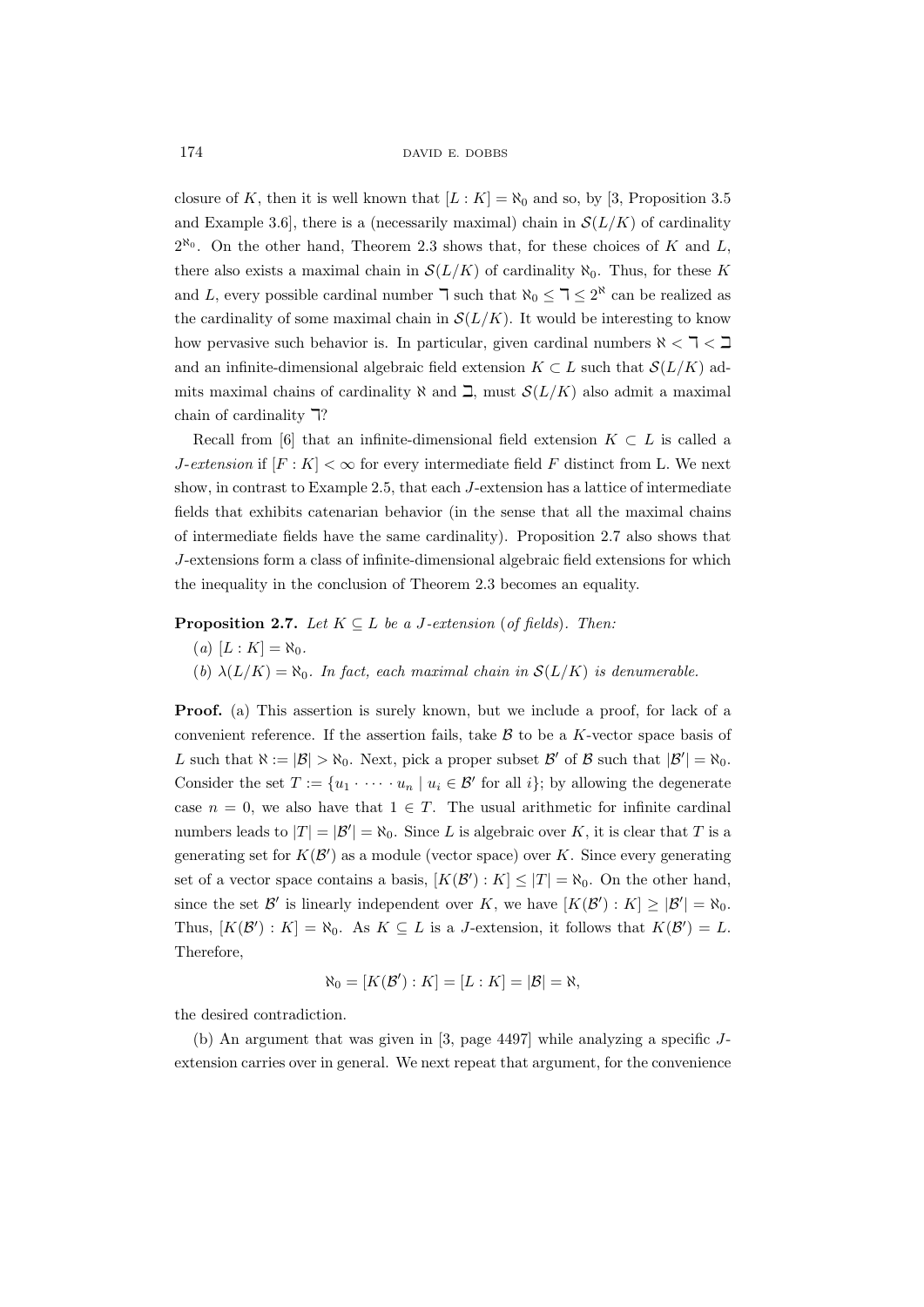of the reader. Let  $\mathcal{C} = \{F_i\}$  be a maximal chain in  $\mathcal{S}(L/K)$ . Combining (a) and the implication  $(3) \Rightarrow (4)$  in Proposition 2.1, we have that *C* is infinite. It remains only to show that  $C$  is countable. This, in turn, follows because the assignment  $j \mapsto \dim_K(F_j)$  determines an injection  $\mathcal{C} \to \mathbb{N} \cup \{\infty\}.$ 

It seems natural to ask if the above non-catenarian phenomenon can arise in an infinite-dimensional field extension which is not algebraic. The final example addresses this question. We focus there on finite transcendence degree in order to avoid some subtleties involving exponentiation of infinite cardinal numbers (which is an intricate topic, even when one assumes GCH: see the summary in [8, Theorem 6.12.4]). As usual, we will let  $td(L/K)$  denote the transcendence degree of a field extension  $K \subseteq L$ .

Example 2.8 examines further a context that was studied in [3, Corollary 3.7]. Note also that Example 2.5 may be viewed as the "degenerate" case  $n = 0$  of Example 2.8.

**Example 2.8.** Let  $\aleph$  *be an infinite cardinal number and let*  $n \in \mathbb{N}$ *. Then there exist field extensions*  $E \subset E_0 \subset F = E_0(Y_1, \ldots, Y_n)$ *, where*  $\{Y_1, \ldots, Y_n\}$  *is a set of n commuting, algebraically independent indeterminates over*  $E_0$ *, such that*  $E_0$  *is algebraic over*  $E$ *,*  $|E| = \aleph = [E_0 : E] = [F : E]$ *, and there exist maximal chains,*  $\mathcal{D}_1$ *and*  $\mathcal{D}_2$ *, in*  $\mathcal{S}(F/E)$  *such that*  $|\mathcal{D}_1| = \aleph$  *and*  $|\mathcal{D}_2| = 2^{\aleph}$ *. Necessarily,* td( $F/E$ ) = *n.* 

**Proof.** Let  $K, L, C_1$  and  $C_2$  be as in Example 2.5. We will show that it suffices to take  $E := K$  and  $E_0 := L$ . It was shown in Example 2.5 that  $K \subset L$  is an algebraic extension and  $|K| = |L| = \aleph = [L : K]$ . It follows, by the usual laws of arithmetic for infinite cardinal numbers, that  $|F| = \aleph$ . Thus,  $|F : E_0| \leq |F| = \aleph$  and

 $\aleph = [E_0 : E] \le [F : E] = [E_0 : E][F : E_0] \le [L : K] \cdot \aleph = \aleph \cdot \aleph = \aleph,$ 

whence  $[F : E] = \aleph$ . Of course,  $\text{td}(F/E) = \text{td}(E_0/E) + \text{td}(F/E_0) = 0 + n = n$ . It remains only to produce suitable  $\mathcal{D}_1$  and  $\mathcal{D}_2$ .

Since  $E_0 \subset F$  is an non-algebraic finitely generated field extension, every maximal chain in  $S(F/E_0)$  has cardinality  $\aleph_0$ , by [3, Theorem 4.2] (and the implication  $(3) \Rightarrow (4)$  in Proposition 2.1). Pick one such chain, *E*. Then the cardinality of the chain  $\mathcal{D}_1 := \mathcal{C}_1 \cup \mathcal{E}$  is  $|\mathcal{C}_1| + |\mathcal{E}| = \aleph + \aleph_0 = \max(\aleph, \aleph_0) = \aleph$ , and the cardinality of the chain  $\mathcal{D}_2 := \mathcal{C}_2 \cup \mathcal{E}$  is  $|\mathcal{C}_2| + |\mathcal{E}| = 2^{\aleph} + \aleph_0 = \max(2^{\aleph}, \aleph_0) = 2^{\aleph}$ . Finally, note that for  $i = 1, 2$ , the chain  $\mathcal{D}_i$  is maximal because the chains  $\mathcal{C}_i$  and  $\mathcal{E}$  are each maximal.  $\Box$